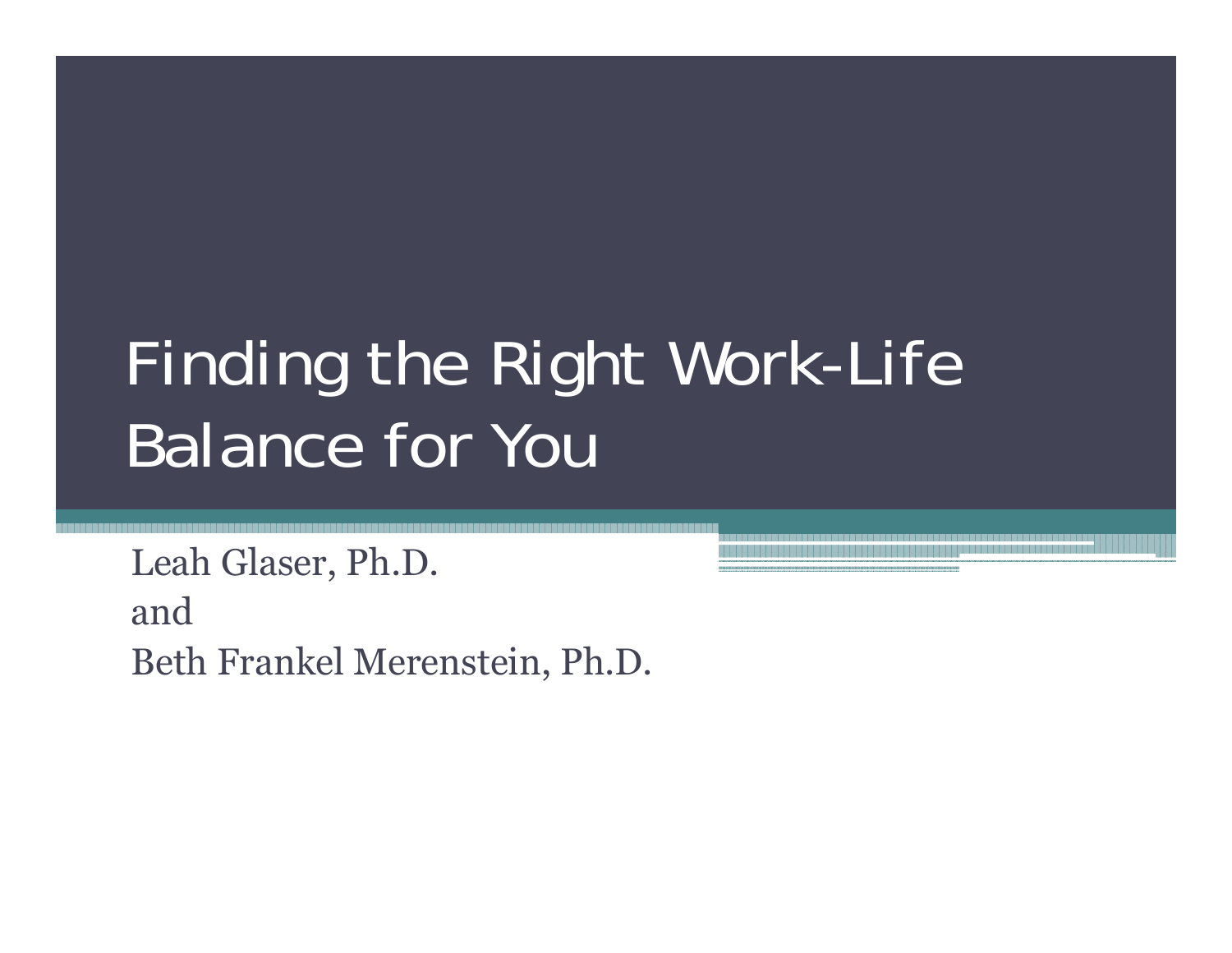#### Change in the American Family Structure and Workforce Participation

**Labor force participation by women and men 18 and older (1950 –2007)**

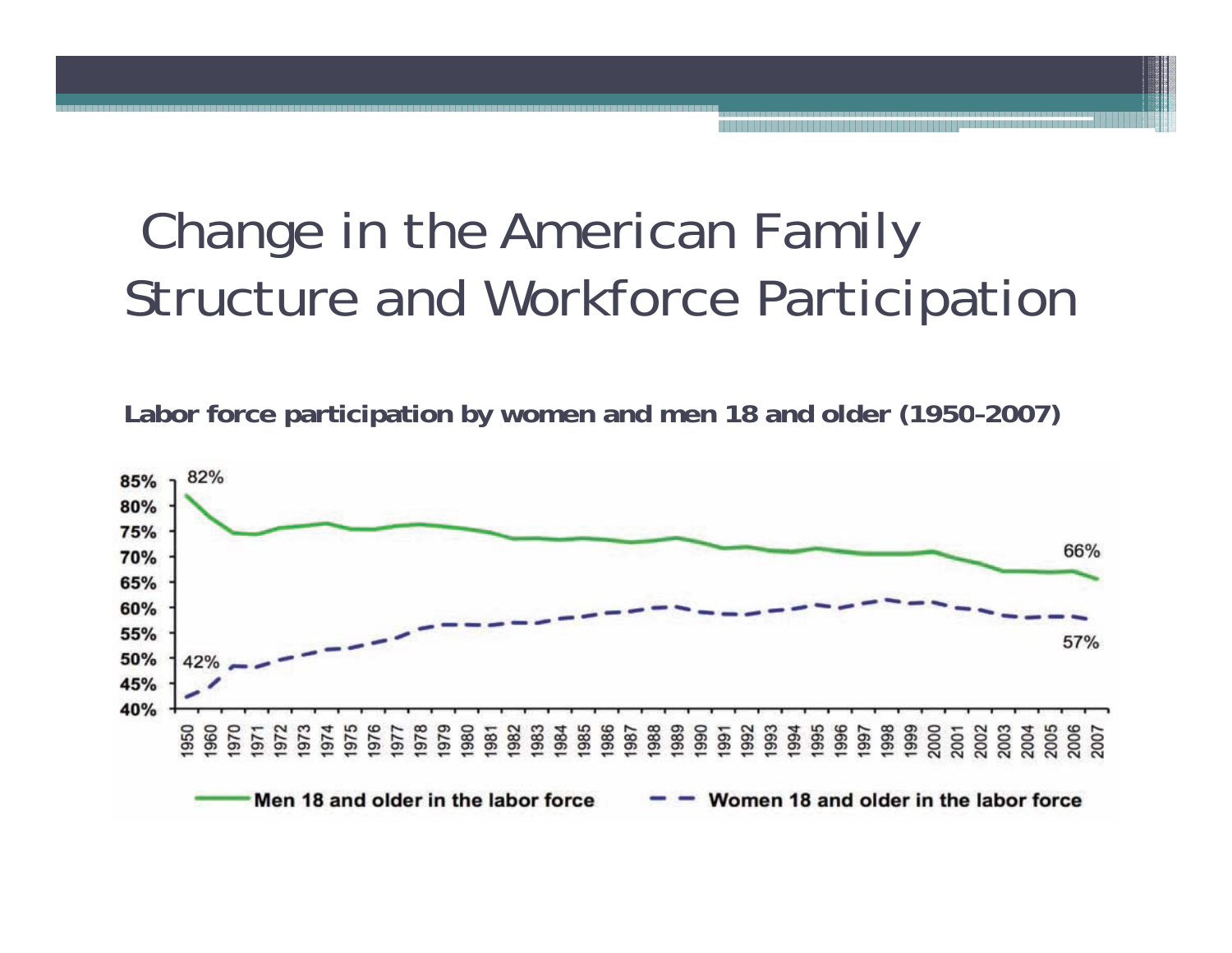#### Change in Values and Practices

- •• In 1977, 70% of men in dual-earner couples thought it was better for men to earn the money and for women to care for the home and children.
- • By 2008, only 37% of men in dual-earner couples felt this way, perhaps in part reflecting the fact that family income has become increasingly dependent on women's earnings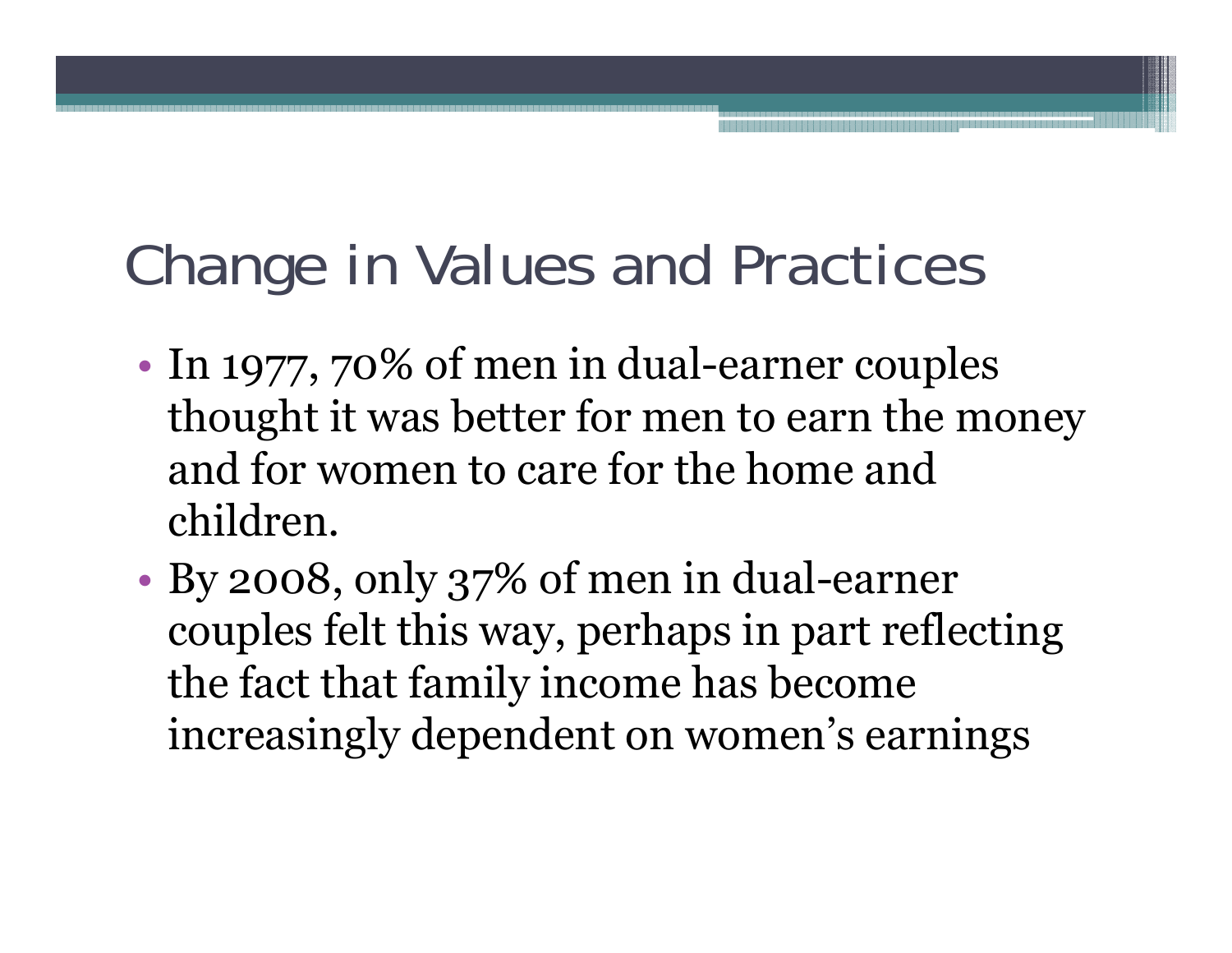#### **Completion of four years of college or more by men and women 25 years old and older (1940 –2007)**

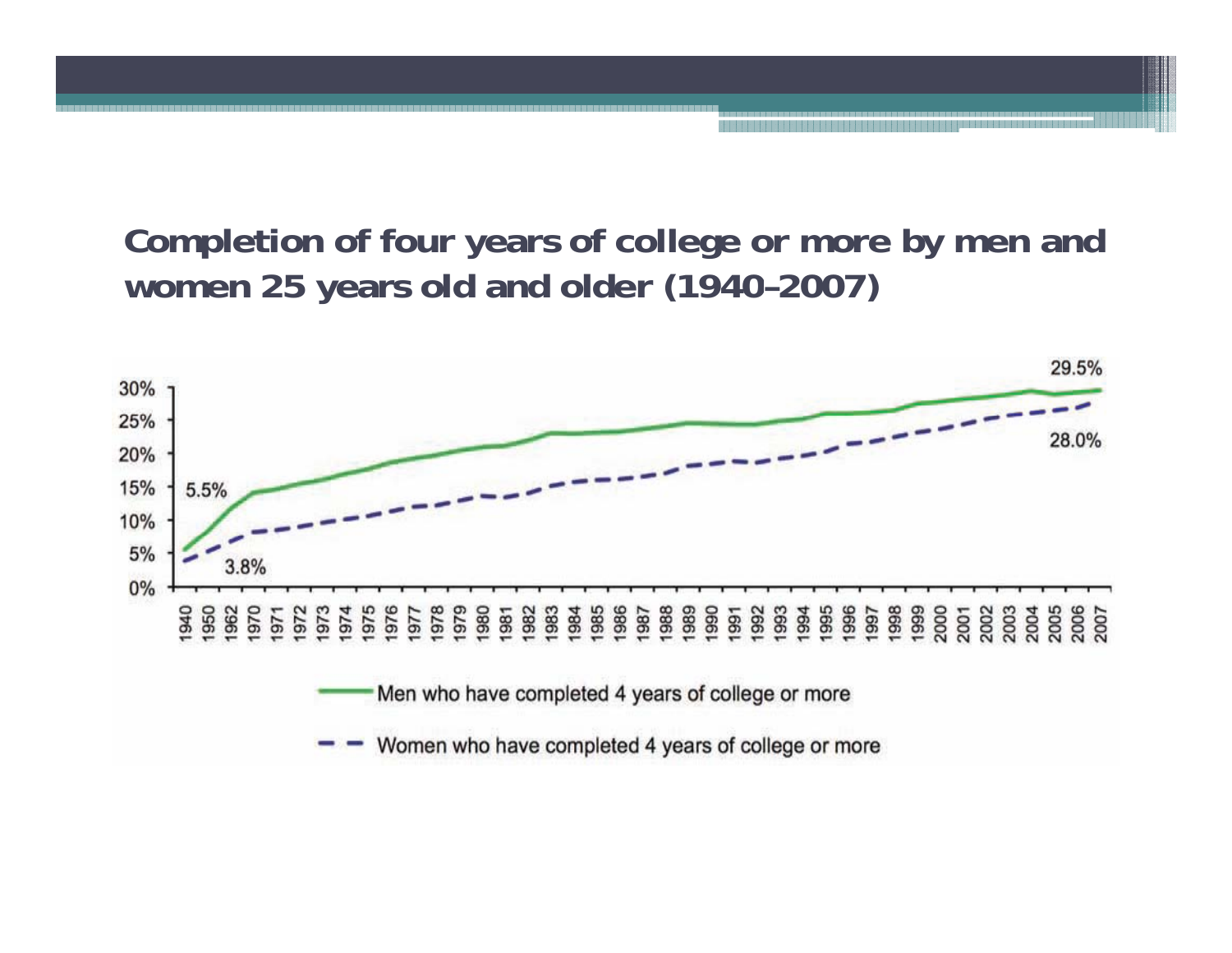#### Male Work-Life Conflict

- • **Changing gender roles appear to have increased the level of work-life conflict experienced by men.**
- • Men's reported level of work-life conflict has risen significantly over the past three decades, while the level of conflict reported by women has not changed significantly
- •• In 2008, fathers in dual-earner couples experience more work-life conflict than fathers in single-earner families (59% versus 50%)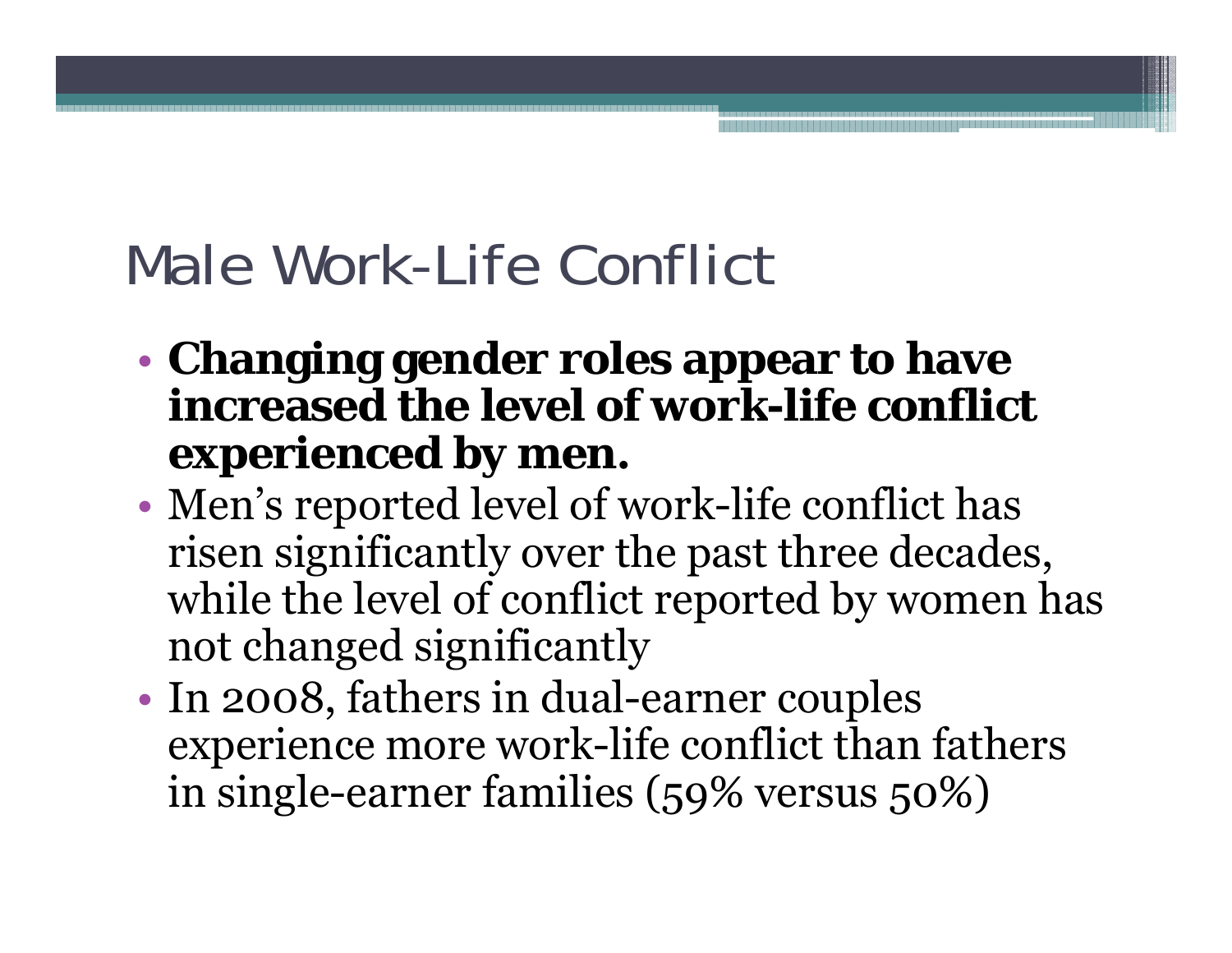#### **Percentage of fathers and mothers in dualearner couples reporting work-life conflict (1977–2008)**

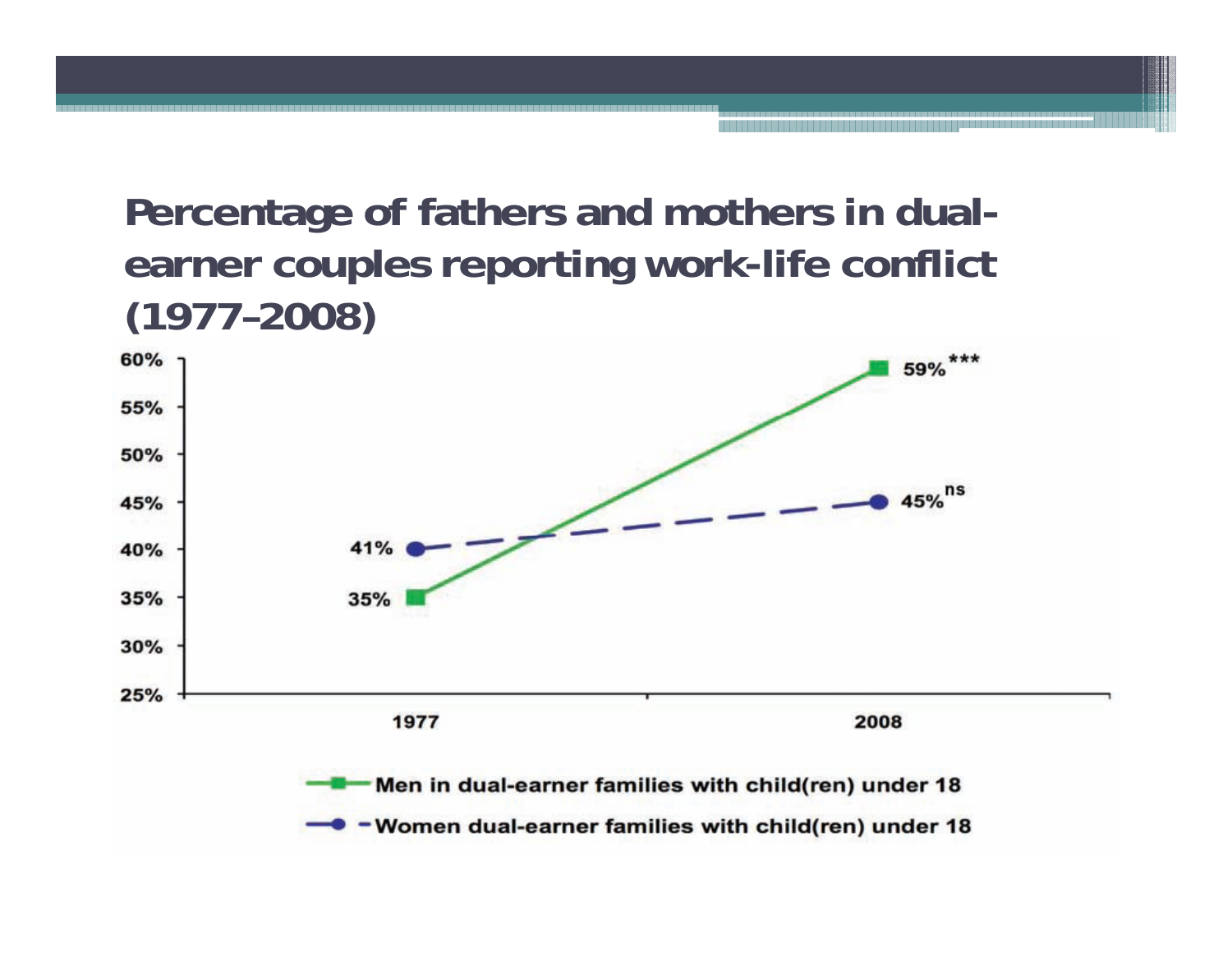## Current Demographics

- • Working Mothers:
	- 26 million in the workforce
	- 71% of mothers with children under 18 have jobs/careers
	- $\sim$  57% of mothers with children under 3 are in workforce
- •Nearly half of all working women are mothers
- • Moms in the middle: 2 out of 5 moms aged 45- 55 find themselves sandwiched between kids and aging parents who need care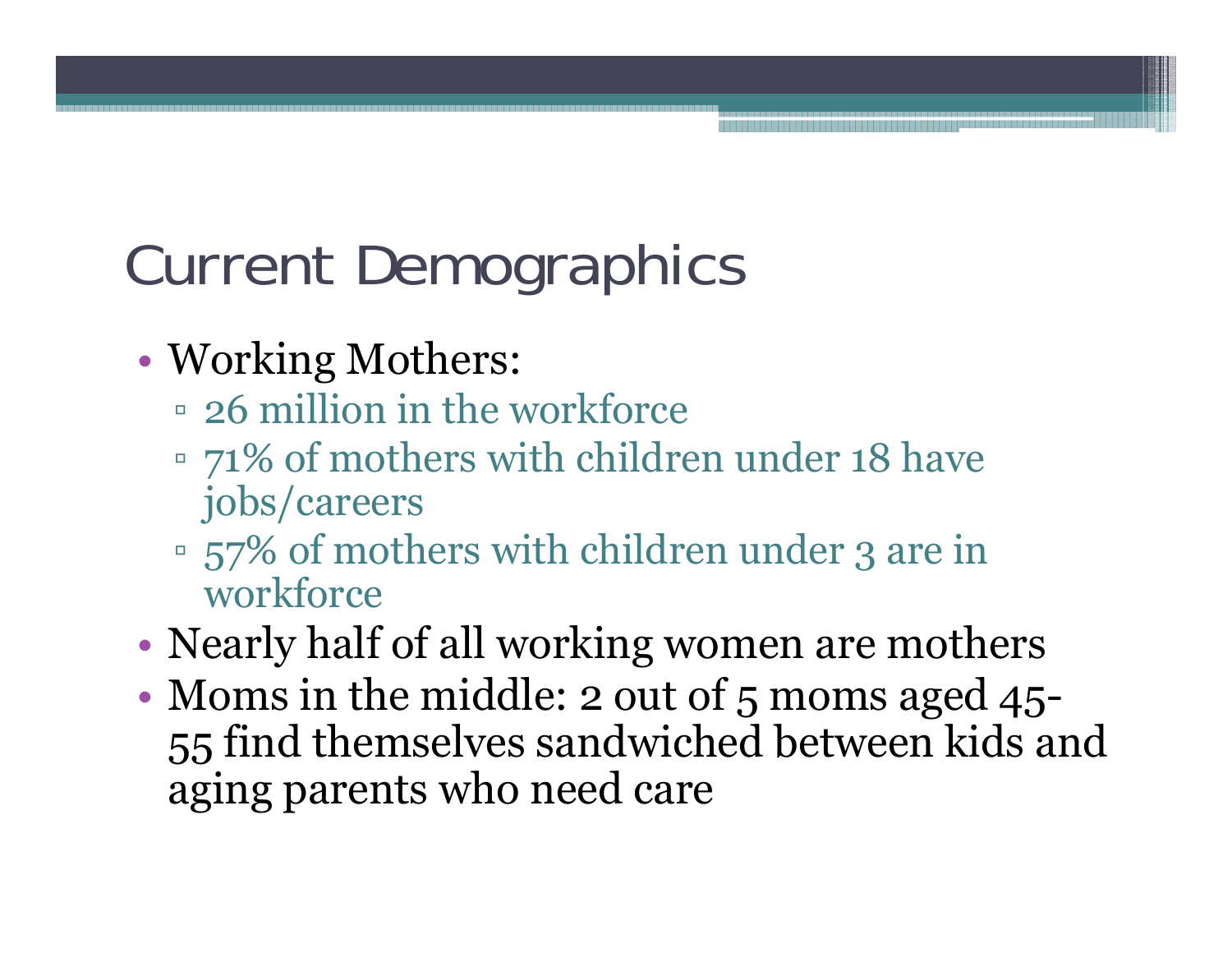#### Unfortunate Consequences

- •• Only 13% of companies across the country offer paid maternity leave
- • In every state, it costs more on average to send a 4 year old to child care than to send a student to public college
	- $\, \circ \,$  Working mothers spend an average of \$700/month on child care
	- Of a survey of more than 400 nationwide companies, only 4% offer on-site child care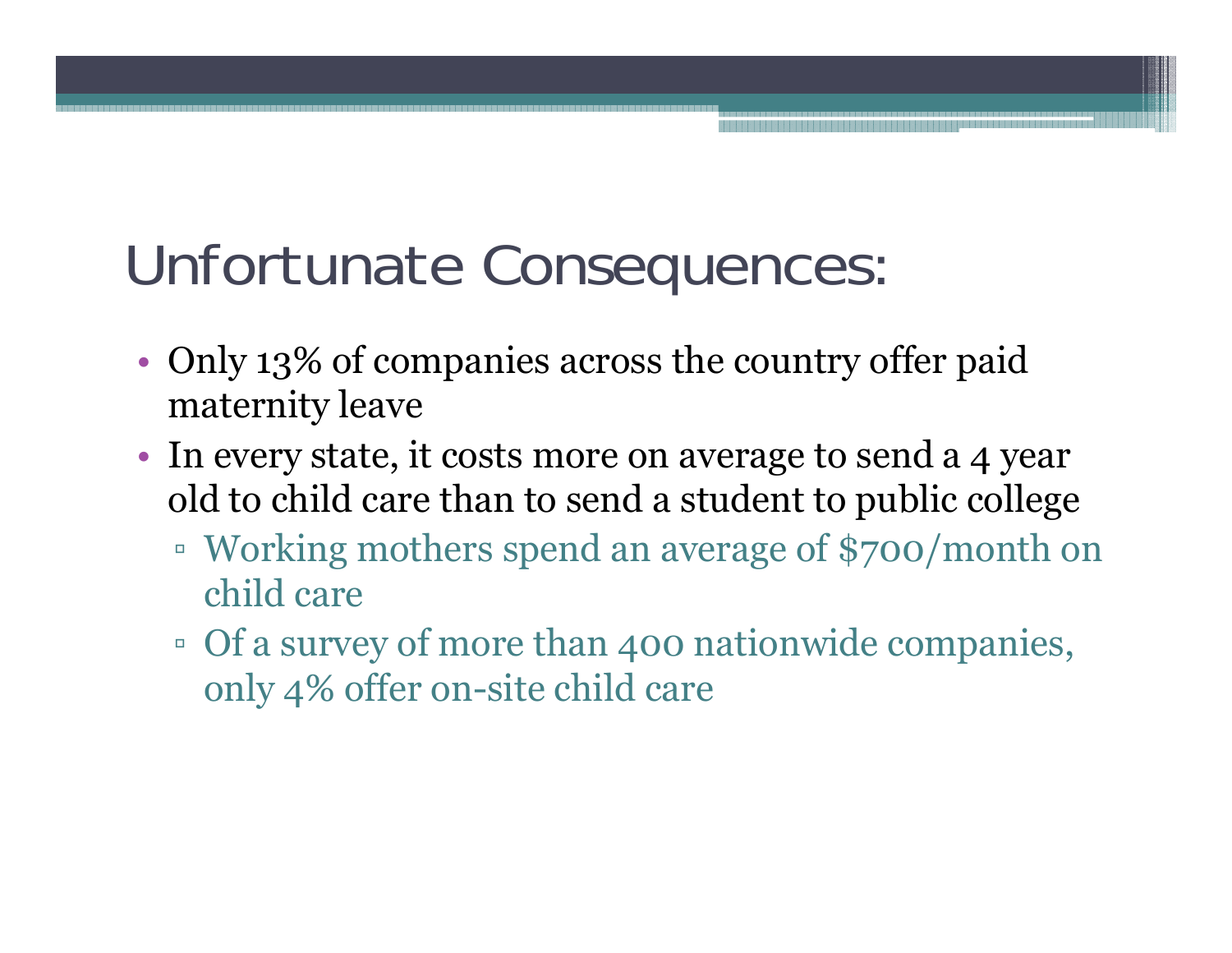#### Continue Conse quences

- • "A motherhood penalty" remains—specifically, that the length of the time that mothers take out of the workforce or work reduced hours to care for their children diminishes their lifetime earnings
- Study of Work Policies in 180 countries: U.S. compares well with others in protecting individual workers against discrimination, but ranks low in protecting workers' family lives
- • U.S. employers lose \$29 billion in reduced productivity due to the amount of time employees take off to care for aging relatives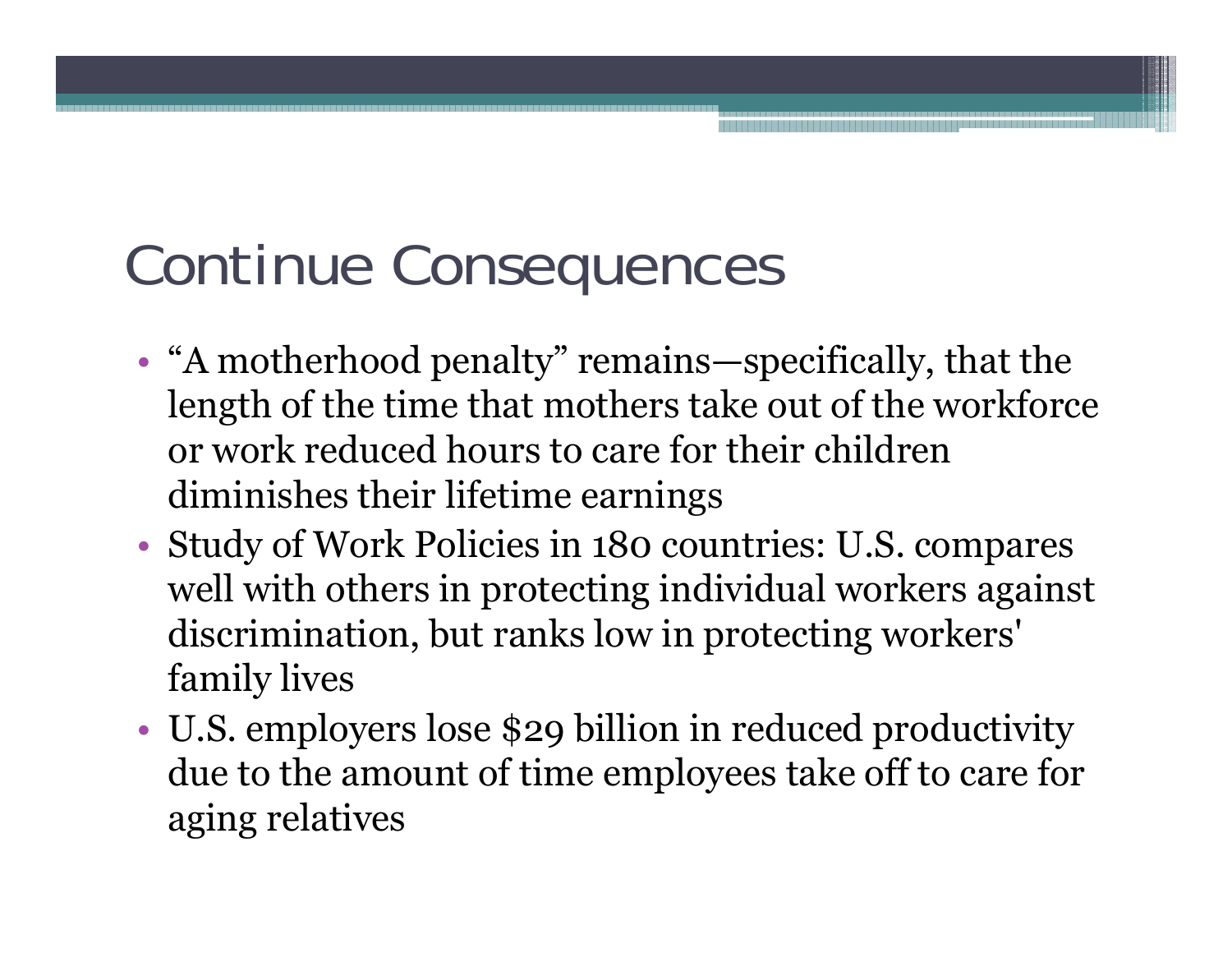#### U.S. Policies

- • The first and only federal parental leave legislation to be enacted in the United States was the 1993 Family and Medical Leave Act
- • Because the FMLA doesn't cover small firms, an estimated one-half of workers are left ineligible
- • Many eligible employees do not take leave
	- $\blacksquare$  According to the U.S. Commission on Leave, 64% of employees who need to but do not take FMLA leave give the reason that they can't afford the loss of pay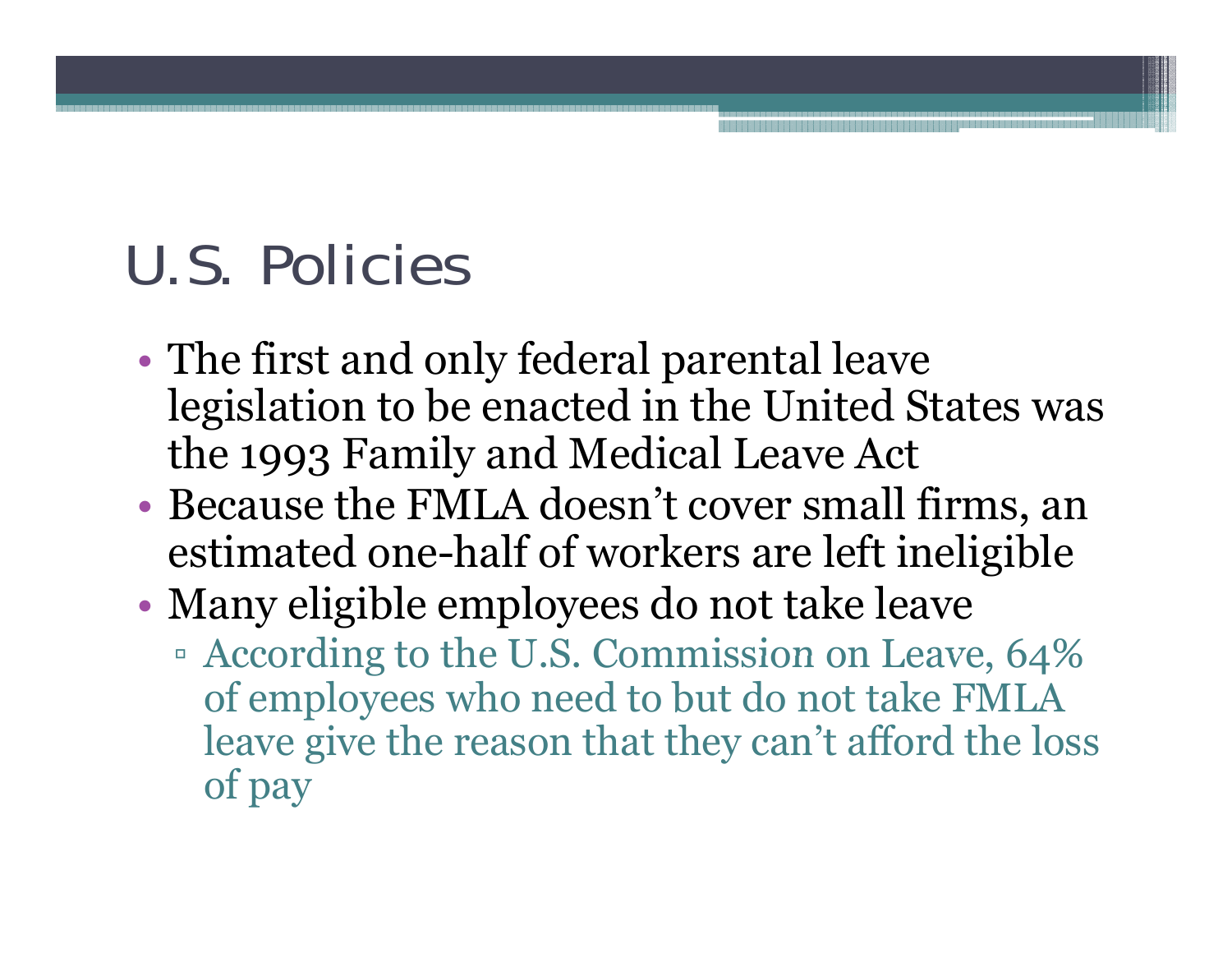• List the most important, pressing Work-Life *Balance issues for you*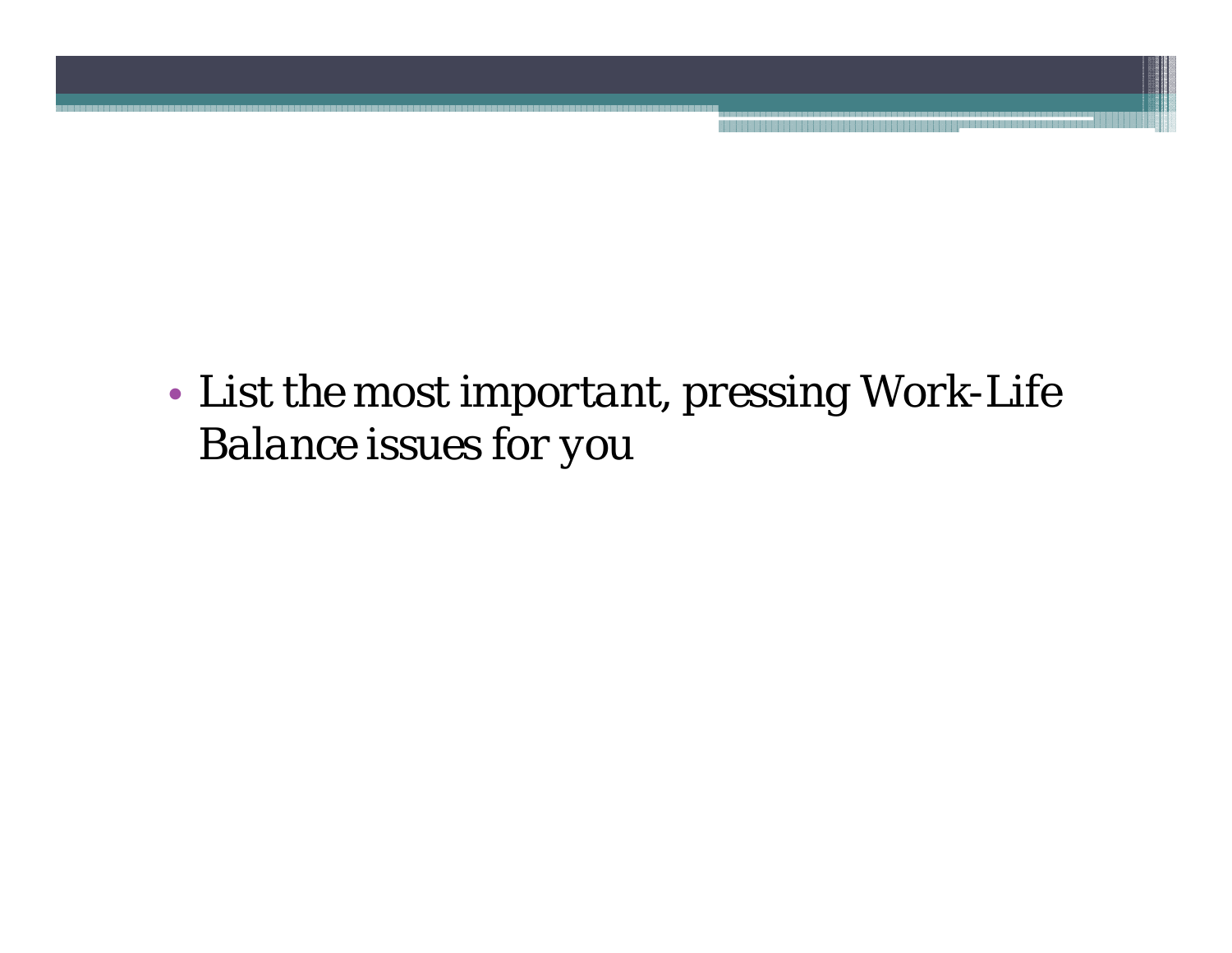#### Beth and Leah's List

- •Wanting to be the best at both family and work
- •Meeting all family obligations
- • Making others aware of the need for Work-Life Balance
- •Never enough time
- •• Knowing when to say no
- •Recognize potential impending "burnout"
- Living with constant guilt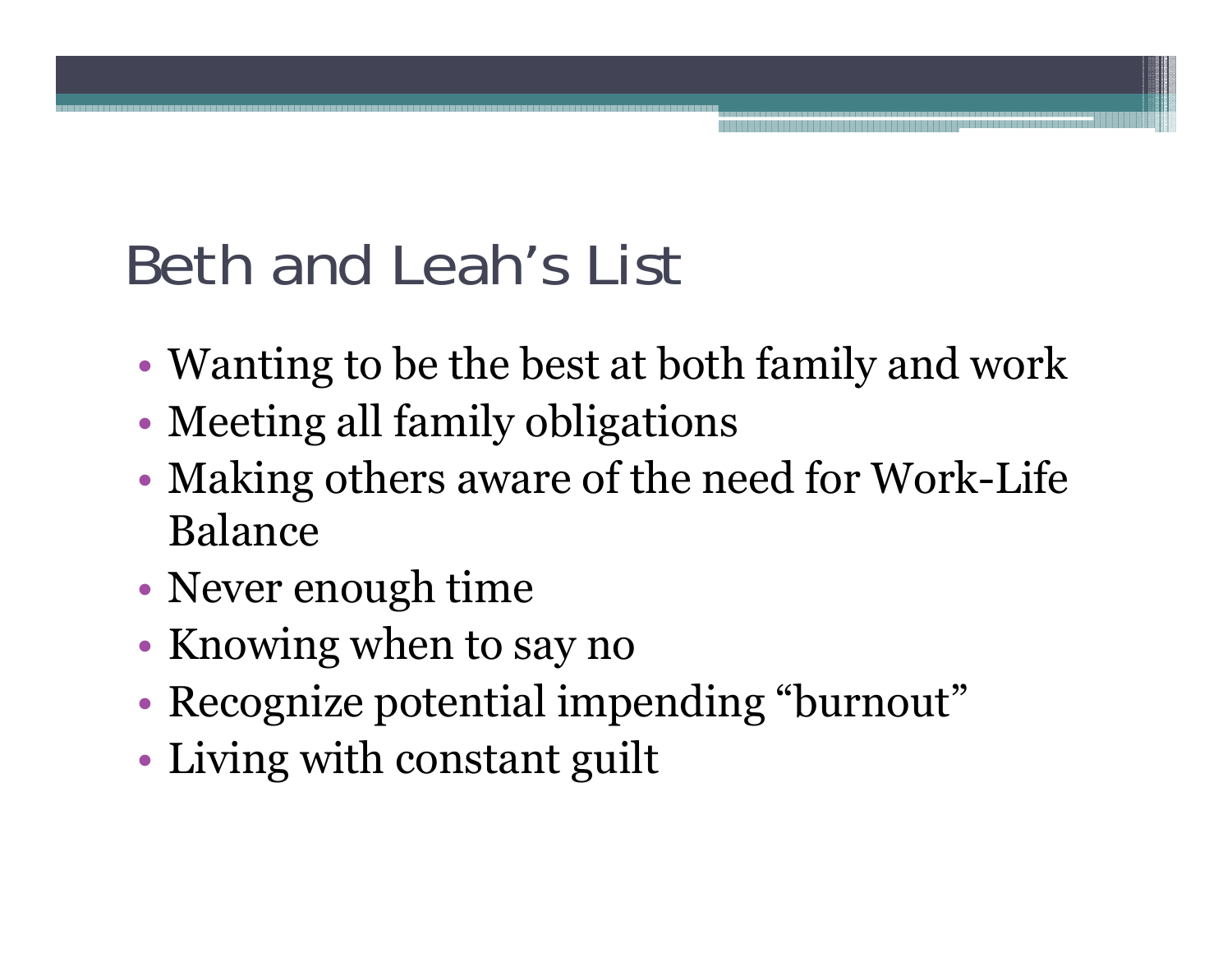• *What coping skills do you use to manage these Work-Life Balance issues?*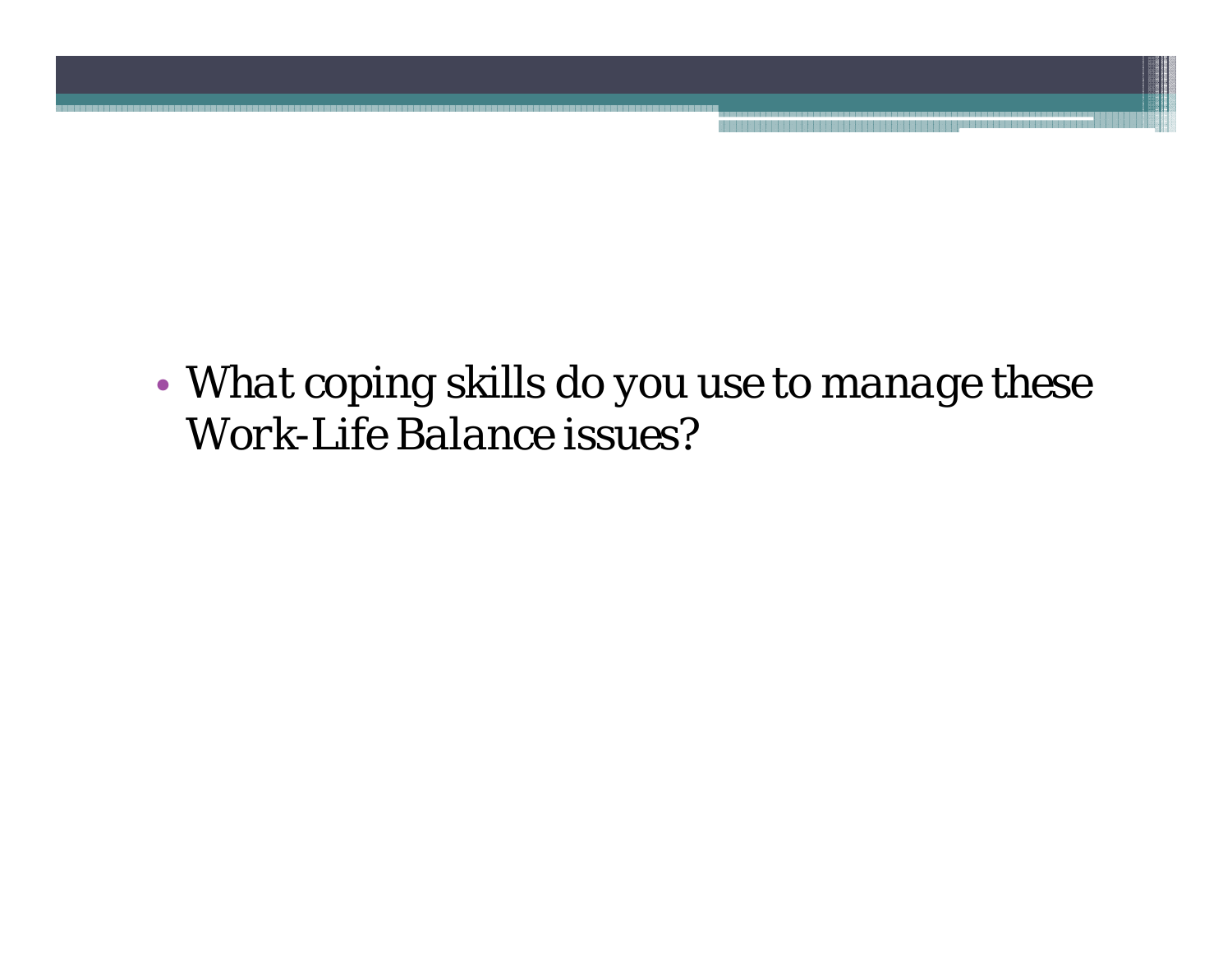# **Coping Skills**

- • Individual Mental Practices that can help:
	- Know you are not alone
	- Forgive yourself and move on
	- Letting go/delegating/not micro-managing
		- Separate obligations and options
	- Knowing when and how to say no
	- Recognizing that no stage/phase lasts forever
	- □ Decide: do you want fusion or separation
		- E.g. do you want to bring work home so that you can leave work earlier, or do you want to stay longer at work so you do not need to do any work at home
	- Challenge your own gender stereotypes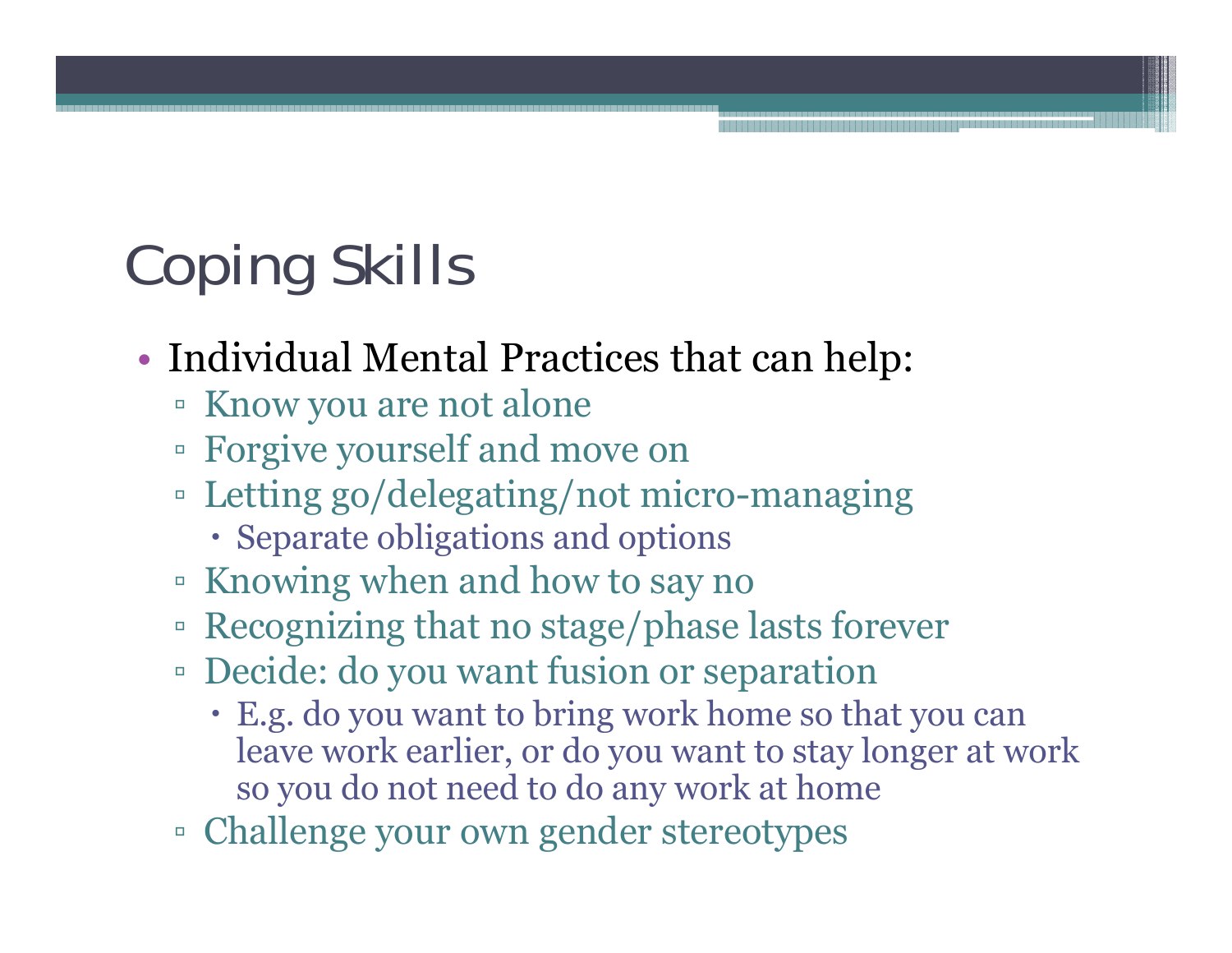## Continue with Coping Skills

- Individual Practical Solutions:
	- Find a support network: this can work as simply a sounding board for complaints, or as a endless source of possible solutions to problems
	- □ Learn how to be efficient making the most of your time, and a multitasker
	- Keep a calendar for all family members AND where all family members can see it
	- Create a "home team": a group of people you can rely on for various family needs which may arise
	- $\;\;\;\;$  Create a "work team": those in your workplace you can rely on for filling in for emergencies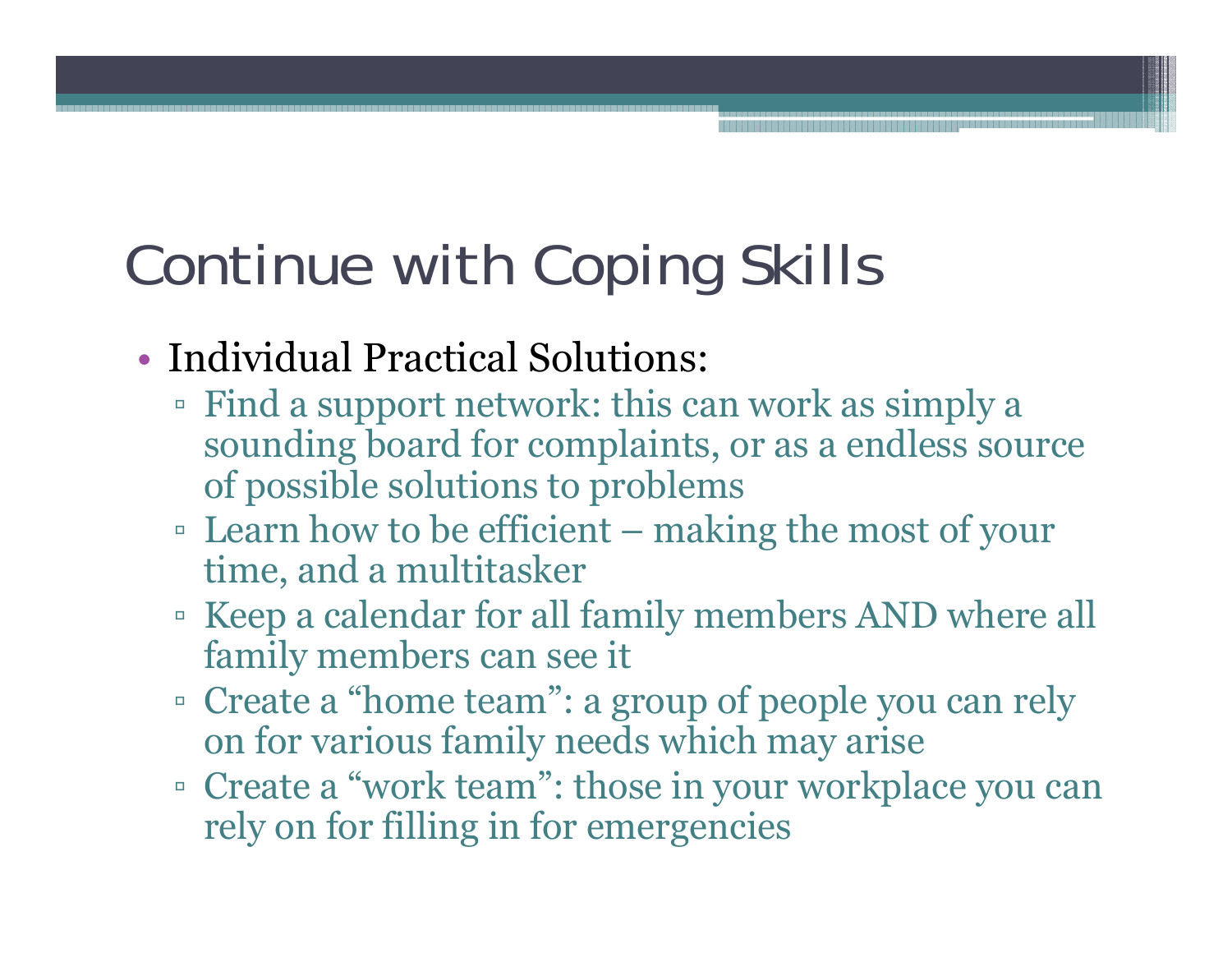## Continue with Coping Skills

- • Organizational and Group Strategies:
	- Work to gether to find alternative solutions
		- This includes working with your family, your colleagues, your bosses, your children's schools, your caregivers, etc.
		- flex time or job sharing— may make sense in this economy?
		- Universal wor k-life balance policies for families, but also community and religious obligations
	- Research your options
		- Many times we are not even aware of what is available to us
		- Know your office policies
	- Swap needs
		- $\cdot$  Find others in similar situations and trade for help
			- E.g. babysitting, school pick-ups, school drop-offs, etc.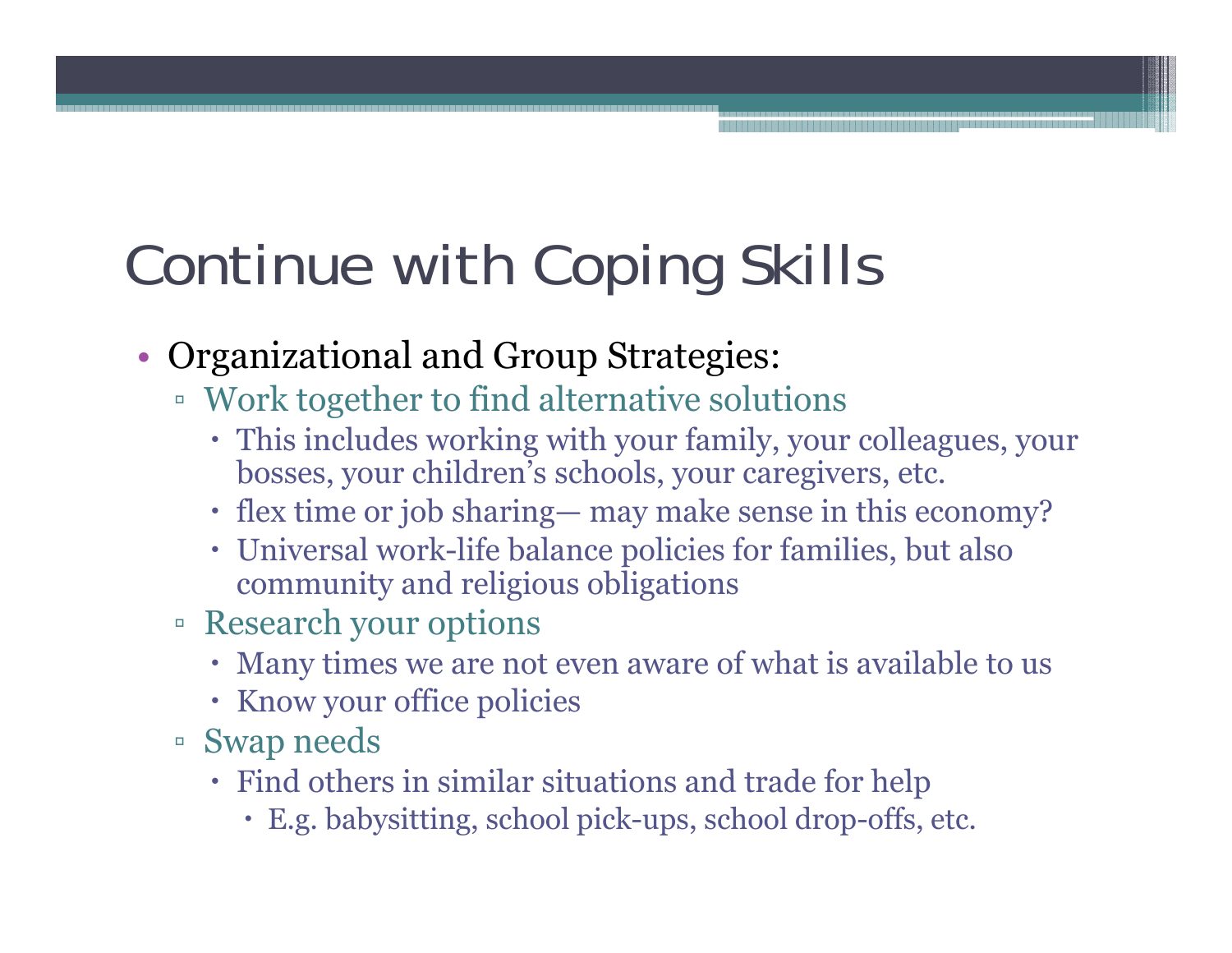#### Utilize what is out there:

- • Listserv (Robert Drago, Penn State) http://lser.la.psu.edu/workfam/drago.htm
- For elder care needs:
	- □ National elder-care locator <u>www.eldercare.gov</u>
	- Aging experts: National Association of Professional Geriatric Care Managers, www.caremanager.org
- For child care needs:
	- □ Afterschool Alliance, <u>www.afterschoolalliance.org</u>
	- □ Zero to Three, <u>www.zerotothree.or</u>g
	- □ Child Care Aware, <u>www.childcareaware.or</u>g